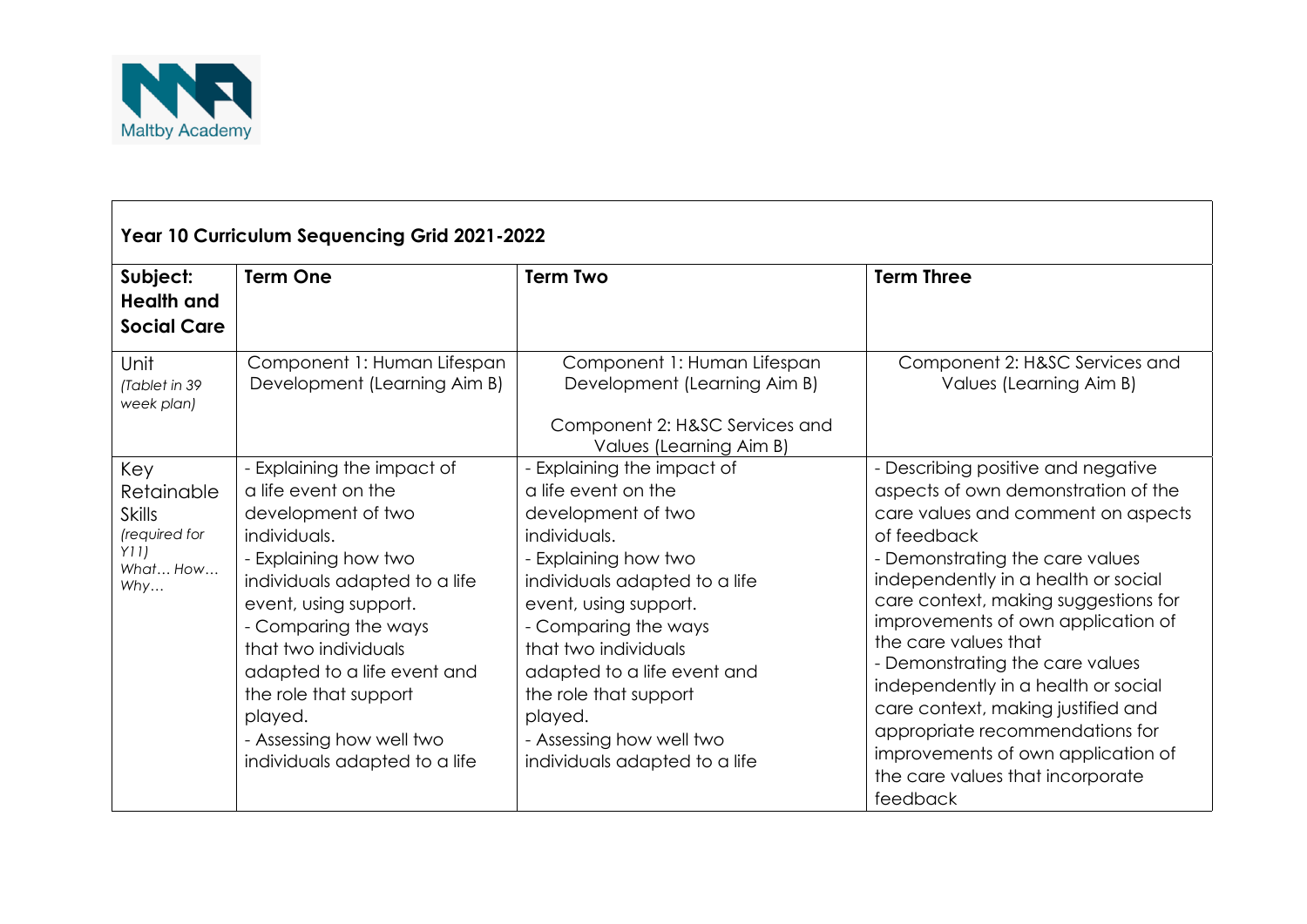

|                                                                                                     | event and the role and value<br>of support in this.                                                                                                                       | event and the role and value of support<br>in this.<br>- Demonstrating the care values<br>independently in a health or social care<br>context                                                                                                                             |                                               |
|-----------------------------------------------------------------------------------------------------|---------------------------------------------------------------------------------------------------------------------------------------------------------------------------|---------------------------------------------------------------------------------------------------------------------------------------------------------------------------------------------------------------------------------------------------------------------------|-----------------------------------------------|
| Key<br>Retainable<br>Knowledge<br>(required for<br>Y11)<br>What How<br>Why                          | - Expected and unexpected<br>life events that occur in an<br>individual's life<br>- How individuals can adapt or<br>be supported through changes<br>caused by life events | - Expected and unexpected life events<br>that occur in an individual's life<br>- How individuals can adapt or be<br>supported through changes caused by<br>life events<br>- Care values                                                                                   | - Reviewing own application of care<br>values |
| Key<br>Technical<br>Vocabulary<br>To be modelled<br>and<br>deliberately<br>practiced in<br>context. | Life circumstances<br>Expected life events<br>Unexpected life events<br>Sources of support<br>Types of support                                                            | Life circumstances<br>Expected life events<br>Unexpected life events<br>Sources of support<br>Types of support<br>Care values                                                                                                                                             | Care values<br>Reflection                     |
| Opportuniti<br>es for<br>reading                                                                    | <b>BTEC Tech Award Health and</b><br>Social Care student book                                                                                                             | <b>BTEC Tech Award Health and Social Care student book</b><br>Hetherington A, Rasheed E., BTEC First Level 2, (3rd Edition), (Hodder, 2013), ISBN: 9781444186567<br>http://ccpdignity.co.uk/resources/<br>www.nhs.uk/NHSEngland/thenhs/about/Pages/nhscoreprinciples.aspx |                                               |